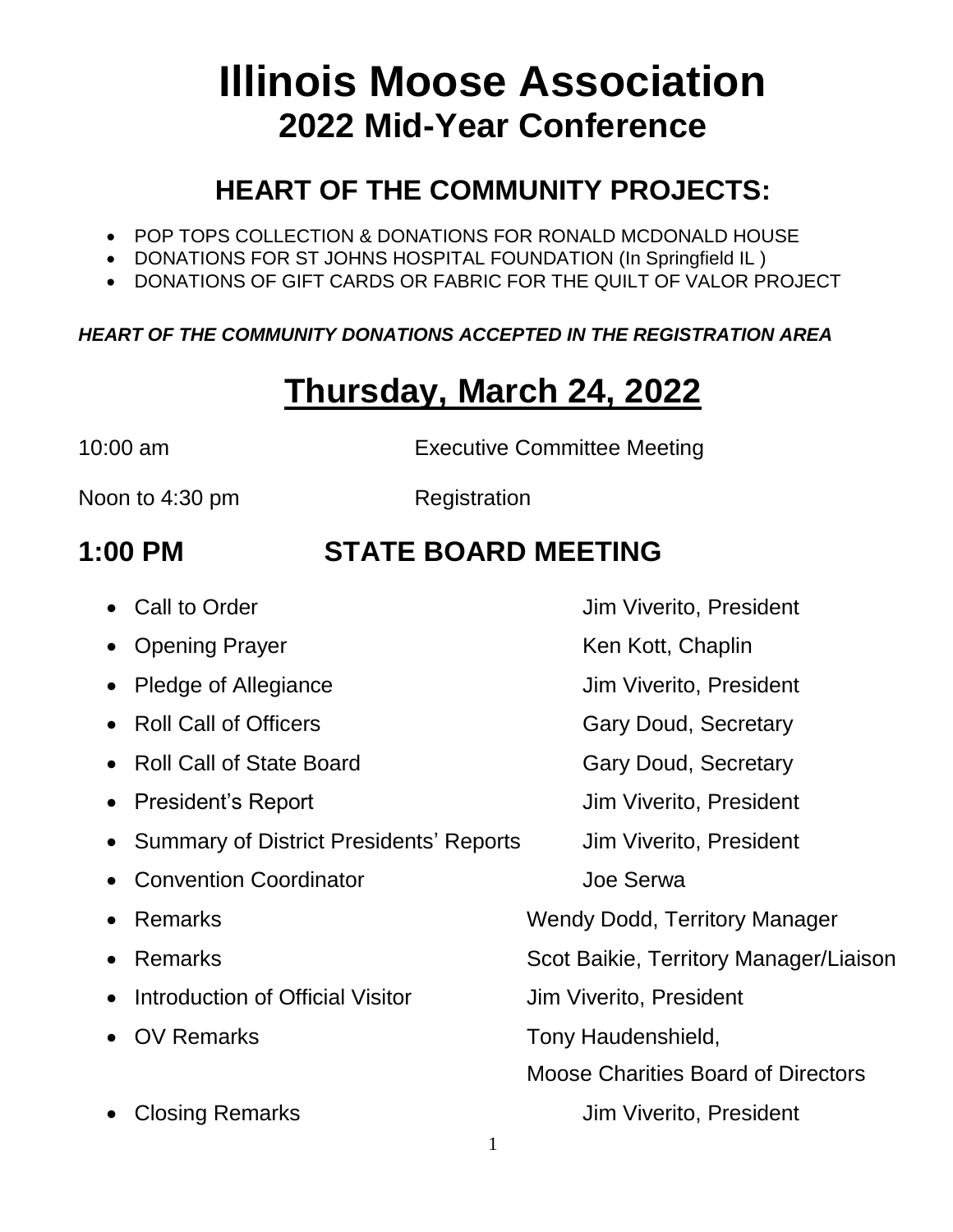- *Thursday, March 24th – continued:*
- Remarks / Announcements **Gary Doud, Secretary**

### **Hospitality Room Open at 4:30 pm**

# **Friday, March 25, 2022**

8:00 am to 4:30 pm

*HEART OF THE COMMUNITY DONATIONS ACCEPTED IN THE REGISTRATION AREA*

#### **DONATION CHECKS WILL BE ACCEPTED BEFORE EACH SESSION BEGINS**

- 9:30 am 10:30 am Workshop 1 Lodge Elections: When and How Gary Doud 10:50 am – 11:50 am Workshop 2 Lodge Decorum – Proper Handling Scot Baikie
- **12:00 PM Luncheon Moose, Rookie of the year & Lifetime Achievement Award Nomination Do's and Don'ts** *Ticket Required*

### **2:00 pm General Session 1**

#### **DONATION CHECKS WILL BE ACCEPTED BEFORE THE MEETING BEGINS**

LOOM Attendance:

We require the Governor and Administrator to be recognized individually, and then we call for all members of the Lodge in attendance for a total count. Governor and Administrator MUST BE THE ELECTED PERSON for that office; alternates apply only to voting issues.

**2:30 PM Moose Legion Meeting**

9:30 am Workshop Session Instructions Gary Doud, Secretary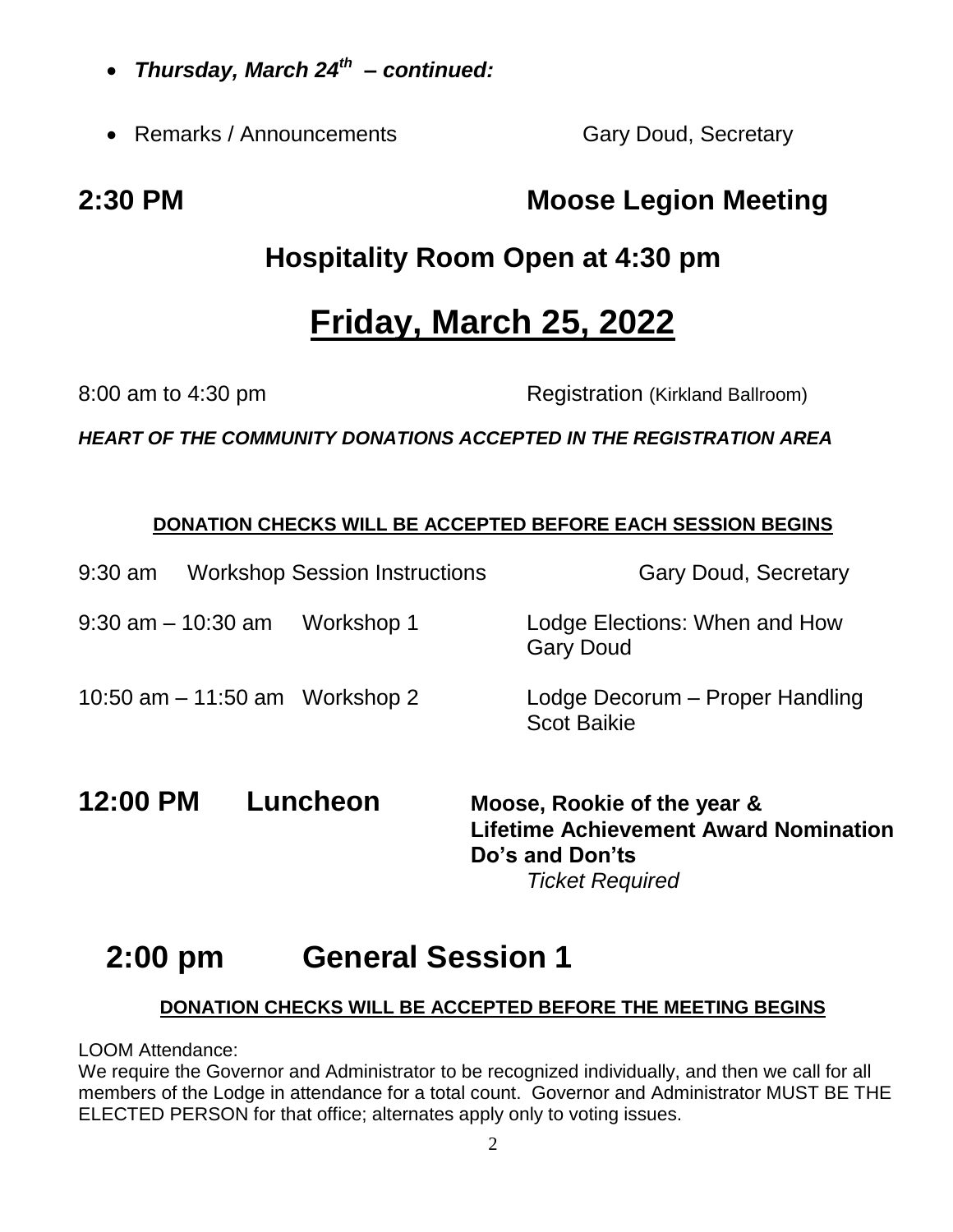#### *Friday – March 25th – continued:*

| Jim Viverito, President                                     |
|-------------------------------------------------------------|
| Ken Kott, Chaplin                                           |
| Jim Viverito, President                                     |
|                                                             |
|                                                             |
|                                                             |
| <b>Joe Harris</b>                                           |
| <b>Tony Haudenshield</b>                                    |
| Barb McPherson, Grand Chancellor                            |
| Scot Baikie, Association Liaison                            |
| Joe Serwa, Coordinator                                      |
| <b>Moose International Staffing Updates</b>                 |
| Shawn Bale Dir M/L & Higher Degrees                         |
| Lea Richardson                                              |
| Helen Taylor, Moosehaven Exec. Director                     |
| <b>Ken Kott</b>                                             |
| <b>Kevin Kruse</b>                                          |
| Comments of RM & INTL Appointees<br>Jim Viverito, President |
| Jim DeCourcy, Vice President                                |
| <b>Gary Doud, Secretary</b>                                 |
|                                                             |

# **Hospitality Rooms Open at 4:30 pm**

### **Moose Legion Fun Night**

**All Members Welcome** *(ticket required)* **"Auction" Proceeds to Mooseheart Yearbook 6:00 PM Cocktails, 6:30 PM Dinner**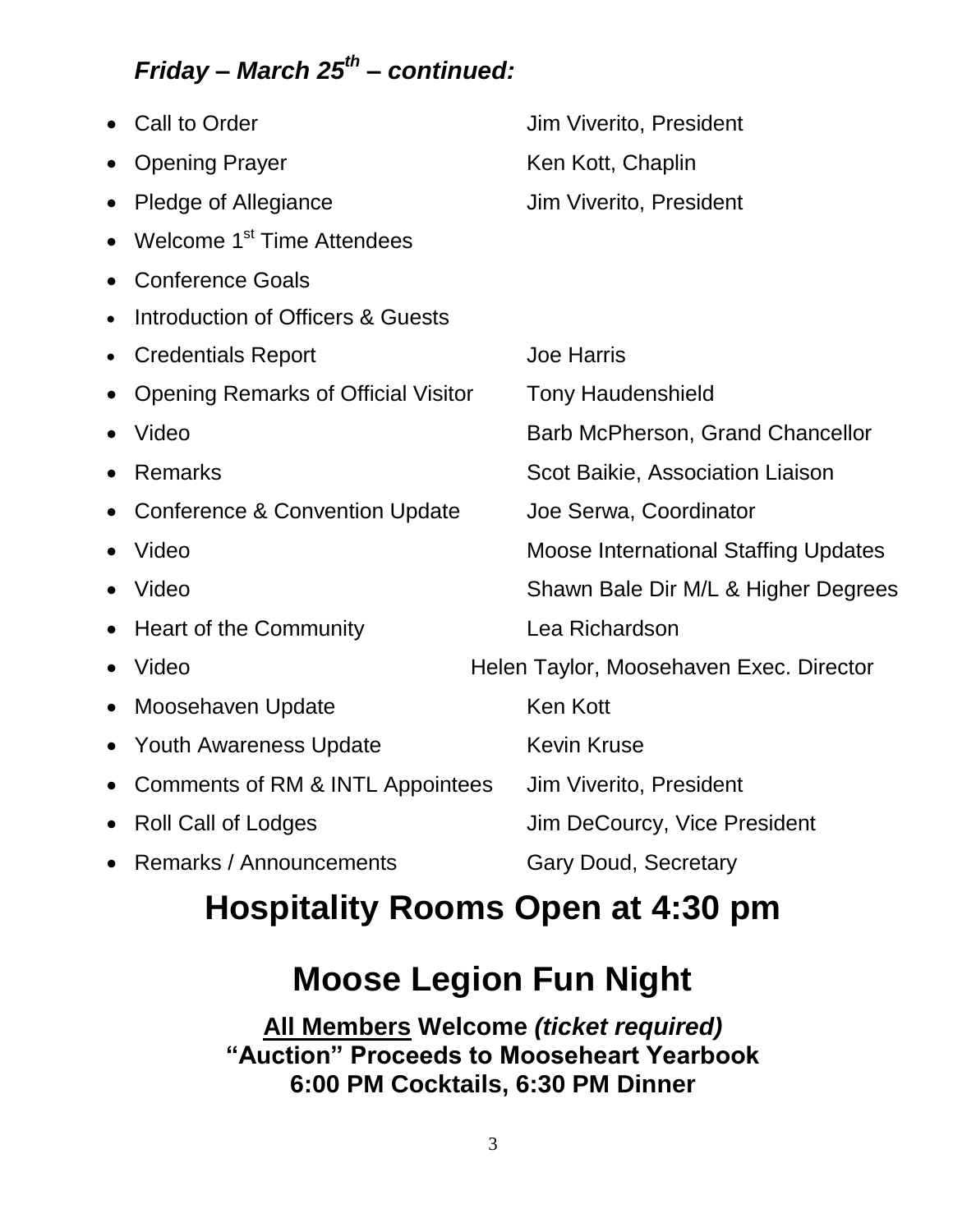# **Saturday, March 26, 2022**

*HEART OF THE COMMUNITY DONATIONS ACCEPTED IN THE REGISTRATION AREA* **DONATION CHECKS WILL BE ACCEPTED BEFORE EACH SESSION BEGINS** 9:30 am to 10:30 am Workshop 3 Lodge Financial Reviews: When and How Wendy Dodd 10:50 am to 11:50 am Workshop 4 Lodge Operations Updates Jim Brewer **12:00 PM Lunch One Moose / Women of the Moose** *Ticket Required*

# **2:00 PM General Session 2**

#### **DONATION CHECKS WILL BE ACCEPTED BEFORE THE MEETING BEGINS**

|           | • Call to Order                     | Jim Viverito, President                 |
|-----------|-------------------------------------|-----------------------------------------|
|           | • Membership Production & Retention | Jim DeCourcy                            |
| $\bullet$ | <b>Membership Campaign Update</b>   | Jim DeCourcy                            |
|           | • Lifetime Achievement Award        | <b>Jim Viverito</b>                     |
|           | Video                               | Gary Urwiler, Mooseheart Exec. Director |
|           | • Mooseheart Update                 | <b>Gary Doud</b>                        |
|           | • Moose Charities Presentation      | Peggy Bell & Mike Pelling               |
|           | Video                               | Mike Rios, Director of Membership       |
|           | • Association Facebook Page         | Lynn Flanagan                           |

8:00 am to 2:00 pm Registration

.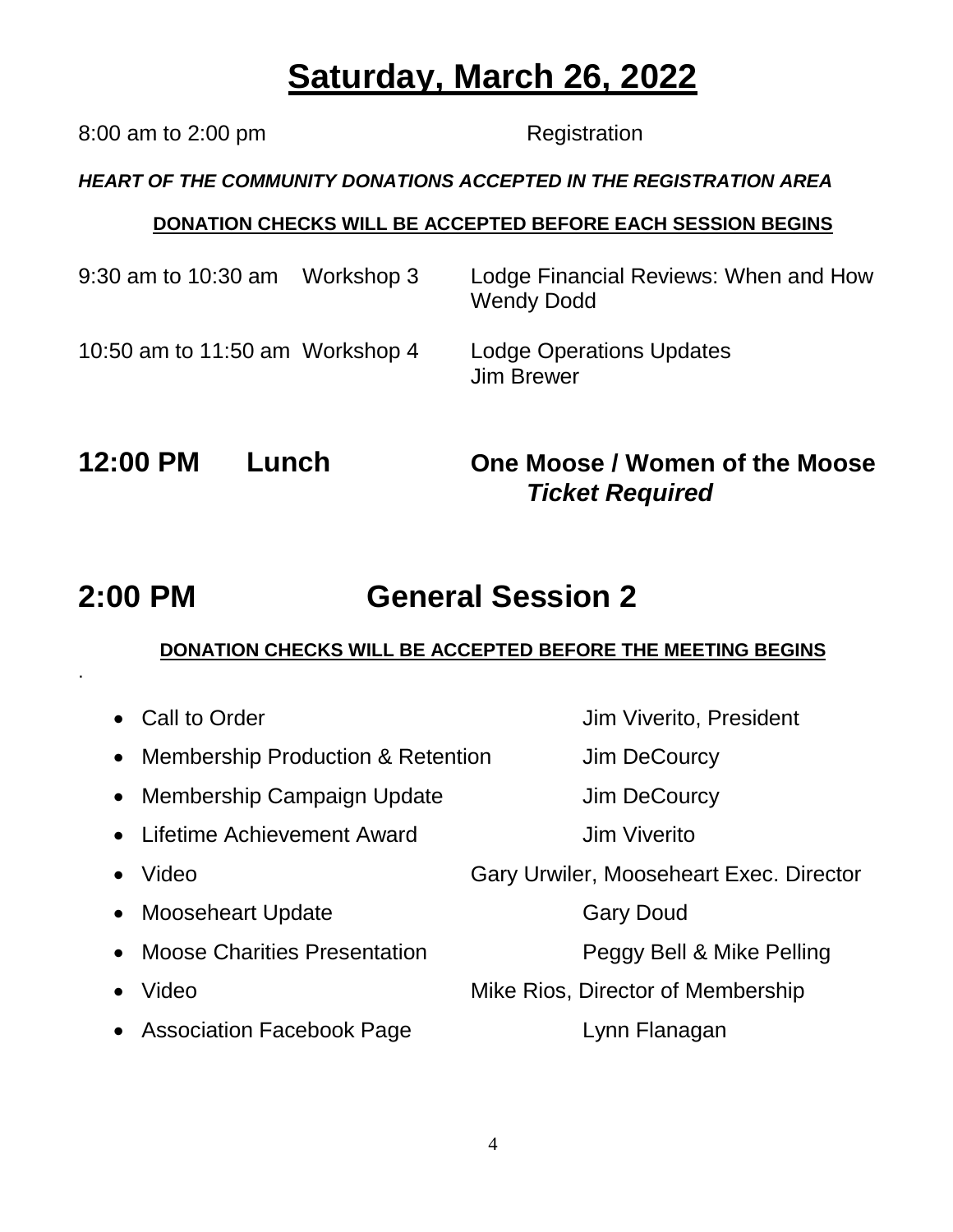#### *Saturday, March 25th – continued:*

- Introduction and Resume of OV Jim Viverito, President
- Official Visitor Address Tony Haudenshield,
- Liaison Remarks Scot Baikie
- Territory Manager Remarks Wendy Dodd
- Credentials Final Report Joe Harris
- 
- Remarks/Announcements **Gary Doud, Secretary**

Moose Charities Board Member • Roll Call of Lodges Jim DeCourcy, Vice President

# **Saturday Evening Dinner Theme: "BAD WIG" 6:00 PM Cocktails, 6:30 PM Dinner**

# **9:00 PM Association Lip Sync Contest 3 rd Floor Hospitality Room**

# **Sunday, March 27, 2022**

- **9:00 AM WOTM Academy of Friendship Conferral**
- **9:45 AM Final General Session**
	-

• Call to Order **Jim Viverito, President**